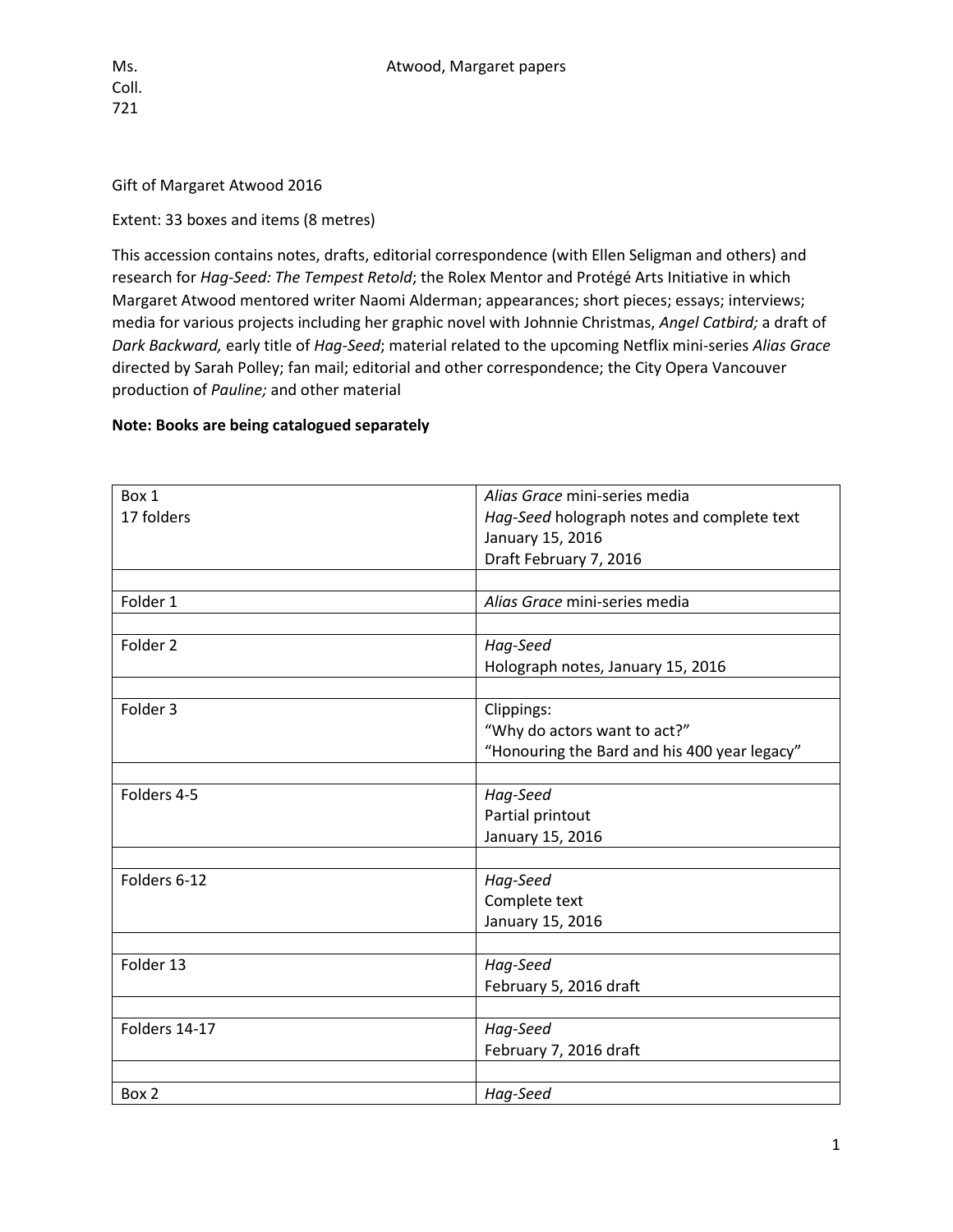| 22 folders    | February 7 and 9, 2016 drafts                 |
|---------------|-----------------------------------------------|
|               |                                               |
| Folders 1-7   | Hag-Seed                                      |
|               | February 7, 2016                              |
|               |                                               |
| Folders 8-16  | Hag-Seed                                      |
|               | February 7, 2016                              |
|               | 2 <sup>nd</sup> draft                         |
|               |                                               |
|               |                                               |
| Folders 17-22 | Hag-Seed                                      |
|               | February 9, 2016 draft                        |
|               |                                               |
| Box 3         | Hag-Seed                                      |
| 32 folders    | February 9, 2016 and February 25, 2016 drafts |
|               |                                               |
| Folders 1-2   | Hag-Seed                                      |
|               | February 9, 2016 draft                        |
|               |                                               |
| Folders 2-12  | Hag-Seed                                      |
|               | Consolidated text                             |
|               | February 25, 2016                             |
|               |                                               |
| Folders 13-17 | Hag-Seed I & II                               |
|               |                                               |
|               | February 21, 2016                             |
|               |                                               |
| Folders 18-22 | Hag-Seed III & IV                             |
|               |                                               |
| Folders 23-24 | Hag-Seed V                                    |
|               |                                               |
| Folder 25     | 'The Tempest' up to December 20, 2015         |
|               | Word processed and holograph notes, partial   |
|               | draft                                         |
|               |                                               |
| Folder 26     | Clipping 'Prison no bar to education'         |
|               |                                               |
| Folder 27     | 'The Tempest' duotang with cover design by    |
|               | Margaret Atwood with holograph note inside    |
|               |                                               |
| Folder 28     | Shakespeare's Tempest for the Hogarth Press   |
|               | Media                                         |
|               |                                               |
|               |                                               |
| Folder 29     | Hag-Seed                                      |
|               | Holograph notes                               |
|               |                                               |
| Folder 30     | Hag-Seed                                      |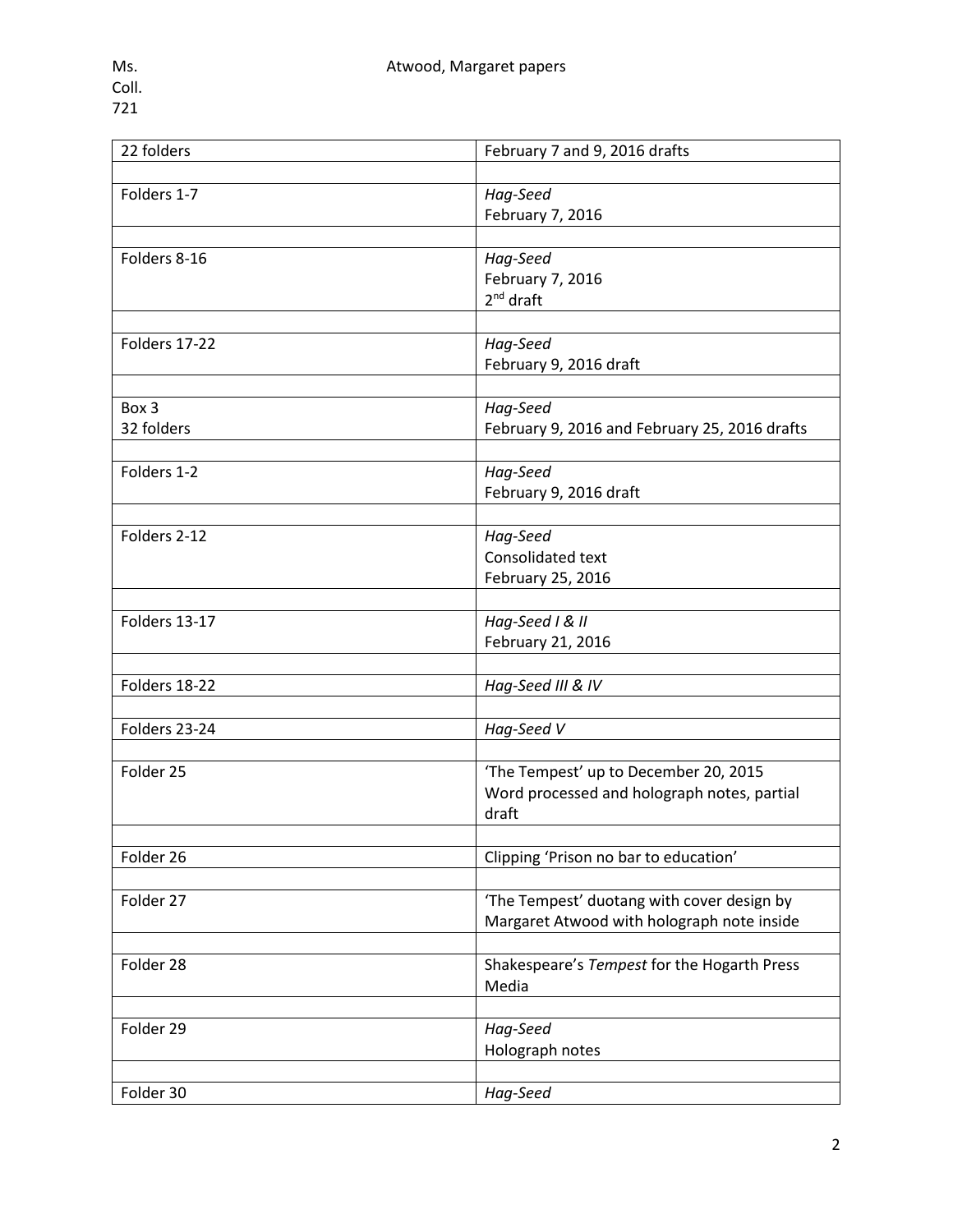|               | Email                                                             |
|---------------|-------------------------------------------------------------------|
|               |                                                                   |
| Folder 31     | Deleted scene for Goodreads Shakespeare Week<br>April 18-22, 2016 |
|               |                                                                   |
| Folder 32     | Speech for Penguin-Random Sales Conference                        |
|               |                                                                   |
| Box 4         | Hag-Seed                                                          |
| 29 folders    | Edited draft to April 11, 2016                                    |
|               |                                                                   |
| Folders 1-14  | Hag-Seed: a novel                                                 |
|               | Word processed draft with edits                                   |
|               | March 24, 2016                                                    |
|               | Updates to April 11, 2016                                         |
|               |                                                                   |
| Folders 15-26 | Hag-Seed                                                          |
|               | Draft, Hogarth, April 27, 2016                                    |
|               |                                                                   |
| Folders 27-29 | Hag-Seed                                                          |
|               | Editorial notes: Louise Dennys/Becky Hardy with                   |
|               | holograph notes by Margaret Atwood                                |
|               | March 2, 2016                                                     |
|               |                                                                   |
| Box 5         | Alias Grace mini-series Netflix                                   |
| 22 folders    | Angel Catbird graphic novel media                                 |
|               | Dark Backward draft                                               |
|               |                                                                   |
| Folders 1-2   | 'Dark Backward' draft showing track changes                       |
|               |                                                                   |
| Folders 3-18  | 'Angel Catbird' graphic novel media                               |
|               |                                                                   |
| Folder 19     | Alias Grace mini-series Netflix, Sarah Polley                     |
|               | Media                                                             |
| Folders 20-22 | Alias Grace mini-series media                                     |
|               |                                                                   |
| Box 6         | The Heart Goes Last media                                         |
| 18 folders    | General media                                                     |
|               |                                                                   |
| Folders 1-3   | The Heart Goes Last media                                         |
|               |                                                                   |
| Folders 4-18  | General media                                                     |
|               |                                                                   |
| Box 7         | The Heart Goes Last media                                         |
| 24 folders    | Stone Mattress foul matter                                        |
|               |                                                                   |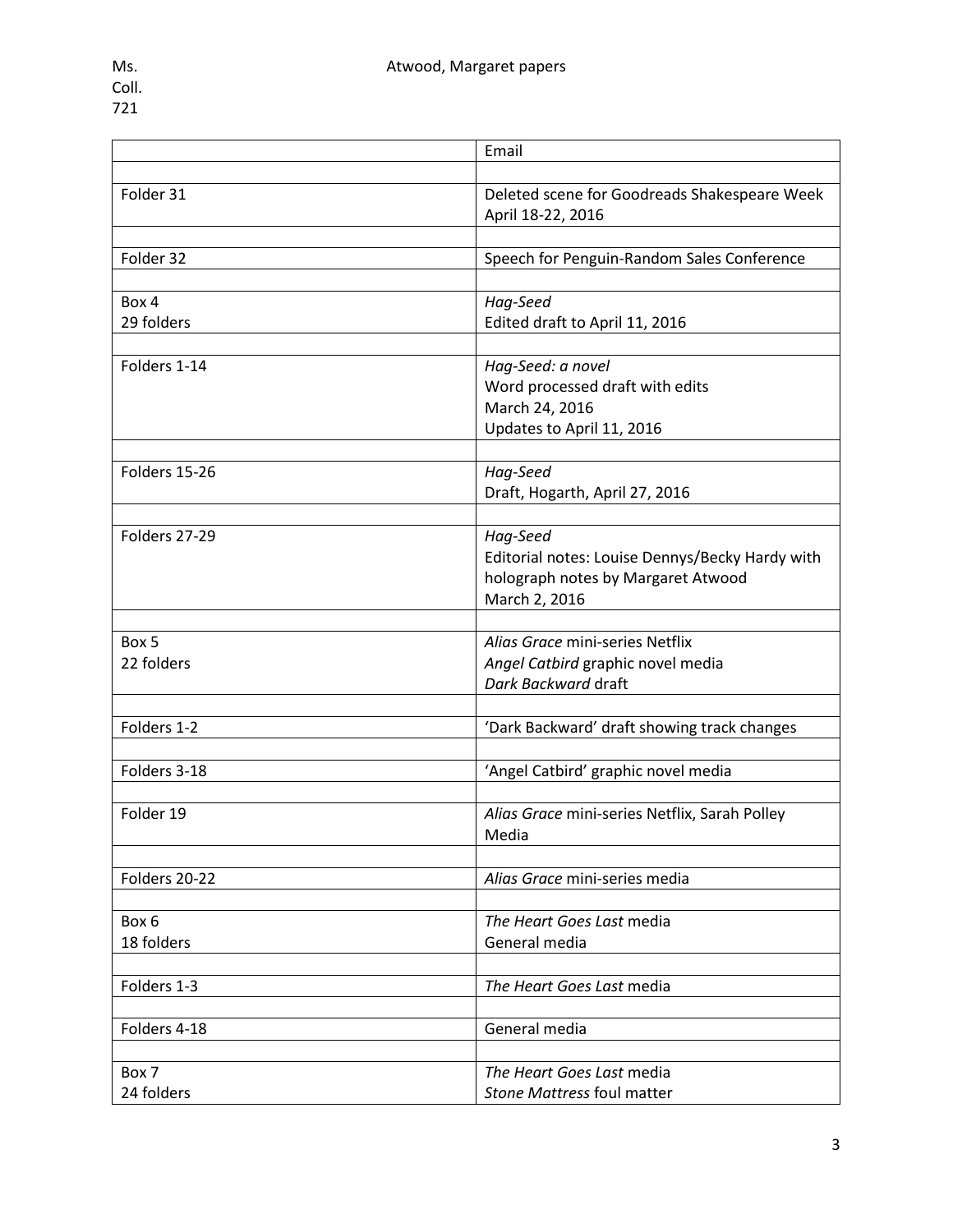| Folders 1-10  | Stone Mattress foul matter                          |
|---------------|-----------------------------------------------------|
|               |                                                     |
| Folder 11     | Porter Magazine interview                           |
|               |                                                     |
| Folders 12-24 | The Heart Goes Last media                           |
|               |                                                     |
| Box 8         | Stone Mattress foul matter                          |
| 23 folders    |                                                     |
|               |                                                     |
| Folders 1-5   | Stone Mattress text foul matter                     |
|               |                                                     |
| Folders 6-14  | Stone Mattress foul matter                          |
|               |                                                     |
| Folders 15-23 | Stone Mattress proof read first pass foul           |
|               |                                                     |
| Box 9         | Interviews with Margaret Atwood, including pre-     |
| 16 folders    | 2015                                                |
|               |                                                     |
| Folders 1-8   | Miscellaneous interviews with Margaret Atwood       |
|               |                                                     |
| Folders 9-14  | Interviews with Margaret Atwood, pre-2015           |
|               |                                                     |
| Folder 15     | Interview with Margaret Atwood, pre-2015 by         |
|               | Sheila Heti                                         |
| Folder 16     |                                                     |
|               | Interviews with Margaret Atwood, pre-2015           |
| <b>Box 10</b> |                                                     |
| 25 folders    | General Fan mail, 2014-2016                         |
|               |                                                     |
| Folders 1-12  | General Fan mail, 2014-2016                         |
|               |                                                     |
| Folder 13     | 'Celle qui a tout fait sauter' about Marie-Claire   |
|               | Blais - Liberté - summer 2016                       |
|               |                                                     |
| Folder 14     | Francesca Valente invitation to participate in      |
|               | Imago Mundi                                         |
|               |                                                     |
| Folder 15     | Sharon Singer painting                              |
|               |                                                     |
| Folder 16     | Michael Lista interview                             |
|               |                                                     |
| Folder 17     | 'Happy Endings' $-11th$ edition, Literature and the |
|               | <b>Writing Process</b>                              |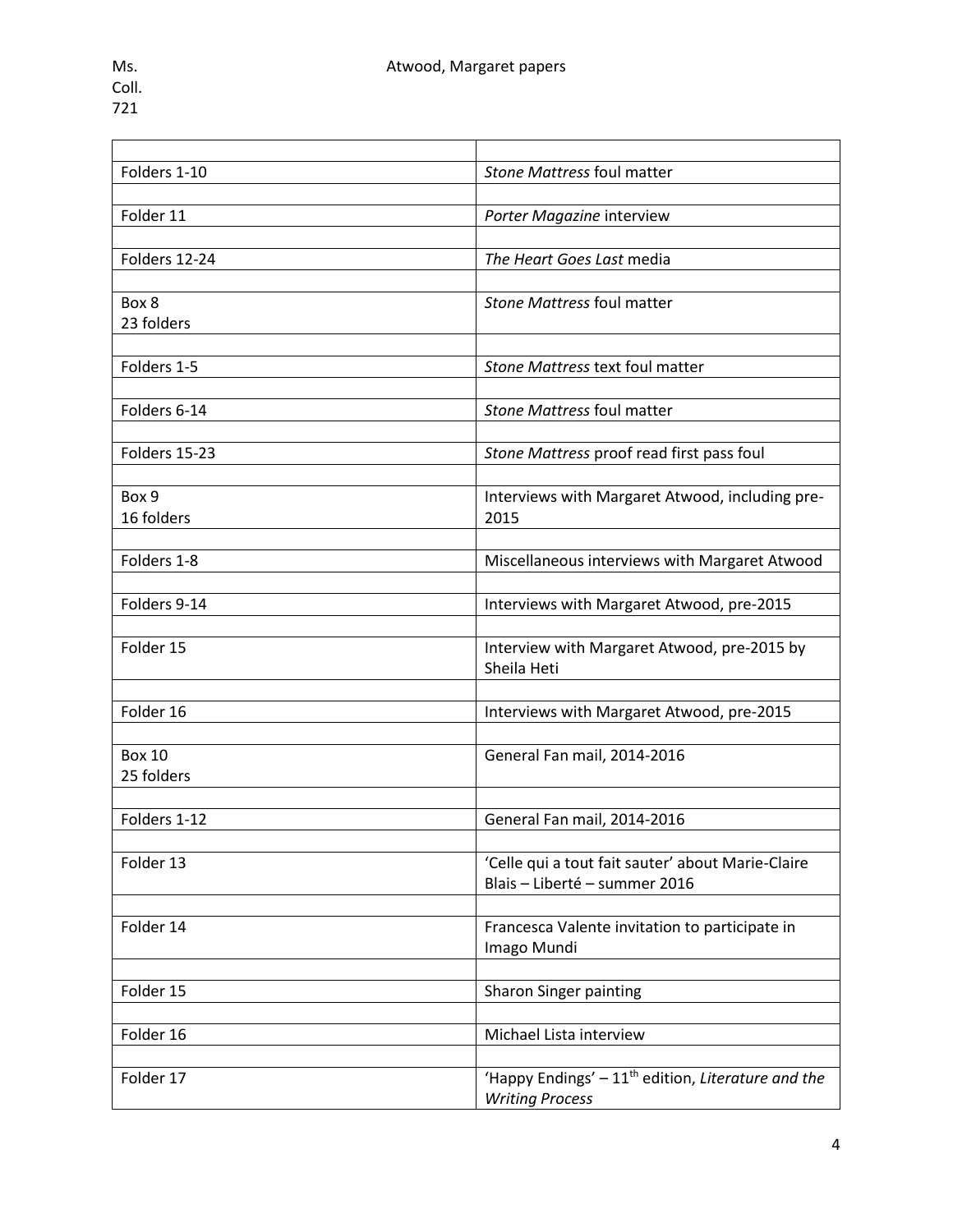| Folder 18     | First Light: a celebration of Alan Garner 'That Full |
|---------------|------------------------------------------------------|
|               | Moon Shopping Mall' 2015                             |
|               |                                                      |
| Folders 19-21 | Greek artist Adonis Volonakis project                |
|               |                                                      |
| Folder 22     | Essay on Penelopiad by Dragana Varagic               |
|               |                                                      |
| Folder 23     | 'Atwood's World' cover story Maclean's               |
|               | Magazine, October 15, 1979                           |
|               |                                                      |
| Folder 24     | Article on the late Ellen Seligman in Quill and      |
|               | Quire, May 2016                                      |
|               |                                                      |
| Folder 25     | Review of Stone Mattress in herizons Spring 2016     |
|               |                                                      |
| <b>Box 11</b> | Essays                                               |
| 22 folders    | Short pieces                                         |
|               | Handmaid's Tale media                                |
|               |                                                      |
| Folder 1      | Nadine Gordimer                                      |
|               | <b>July 2014</b>                                     |
|               |                                                      |
| Folders 2-4   | BBC Radio 3 Kafka Essay                              |
|               |                                                      |
| Folders 5-6   | National Champions 2014 (Trans Canada Trail)         |
|               |                                                      |
| Folders 7-8   | Dictionary of Canadian Biography                     |
|               | February 7, 2015, Toronto                            |
|               |                                                      |
| Folders 9-10  | 2014 Orion Book Award                                |
|               |                                                      |
| Folders 11-12 | The W.G. Sebold Lecture                              |
|               | February 18, 2014                                    |
|               | London, UK                                           |
|               |                                                      |
| Folder 13     | 'Hivemind Gives: Grassroots Crowdfunding'            |
|               | <b>Walrus Talks Speech</b>                           |
|               | November 19, 2013, Toronto                           |
|               |                                                      |
| Folders 14-15 | <b>Toronto Botanical Gardens Aster Award</b>         |
|               | November 20, 2014                                    |
|               |                                                      |
| Folder 16     | Helen Burstyn taping, November 26, 2014              |
|               |                                                      |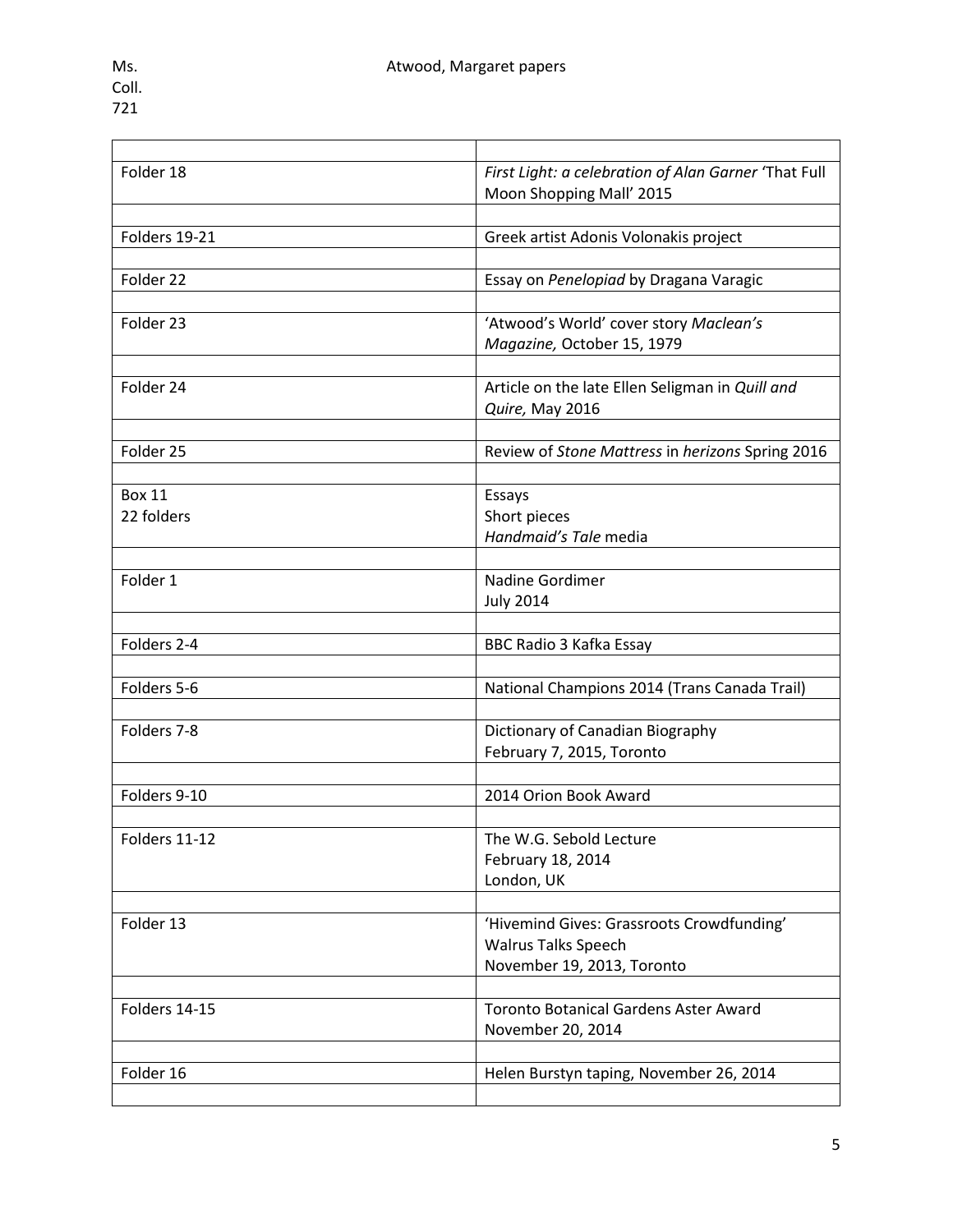| Folders 17-22       | Handmaid's Tale media                           |
|---------------------|-------------------------------------------------|
|                     |                                                 |
| <b>Box 12</b>       | Essays                                          |
| 43 folders          | Short pieces                                    |
|                     | Oslo Future Library project                     |
|                     |                                                 |
| Folder 1            | Doris Lessing piece in The Guardian             |
|                     | November 2013                                   |
|                     | Email with Margaret Atwood in transit           |
|                     |                                                 |
| Folder <sub>2</sub> | 'Virtual Reality, Real Spies'                   |
|                     | The New York Times                              |
|                     | December 20, 2013                               |
|                     |                                                 |
| Folder 3            | Cord Blood piece                                |
|                     | The Globe and Mail                              |
|                     | Summer 2014                                     |
|                     |                                                 |
| Folder 4            | Interview in Dreamscapes Magazine               |
|                     | February 2016                                   |
|                     |                                                 |
| Folder 5            | Ian Morris/Princeton Tanner essay, 'Response to |
|                     | lan Morris'                                     |
|                     |                                                 |
| Folders 6-10        | Oslo Future Library 2114                        |
|                     |                                                 |
| Folder 11           | Future Library - short piece by Margaret Atwood |
|                     | March 2, 2015                                   |
|                     |                                                 |
| Folders 12-16       | Oslo Future Library 2114                        |
|                     |                                                 |
| Folder 17           | 'Failure' piece in Saturday Guardian            |
|                     | 22/06/13                                        |
|                     |                                                 |
| Folder 18           | Imaginarium piece, April 2015                   |
|                     |                                                 |
| Folder 19           | 'The Future As It Happened' in Wired            |
|                     | <b>June 2014</b>                                |
|                     |                                                 |
| Folder 20           | 'Newfoundland' August 2014                      |
|                     |                                                 |
| Folder 21           | 'What About the Meek?'                          |
|                     | Sojourners Magazine 2014                        |
|                     |                                                 |
| Folder 22           | 'George Bowering and "The Gangs of Kosmos"'     |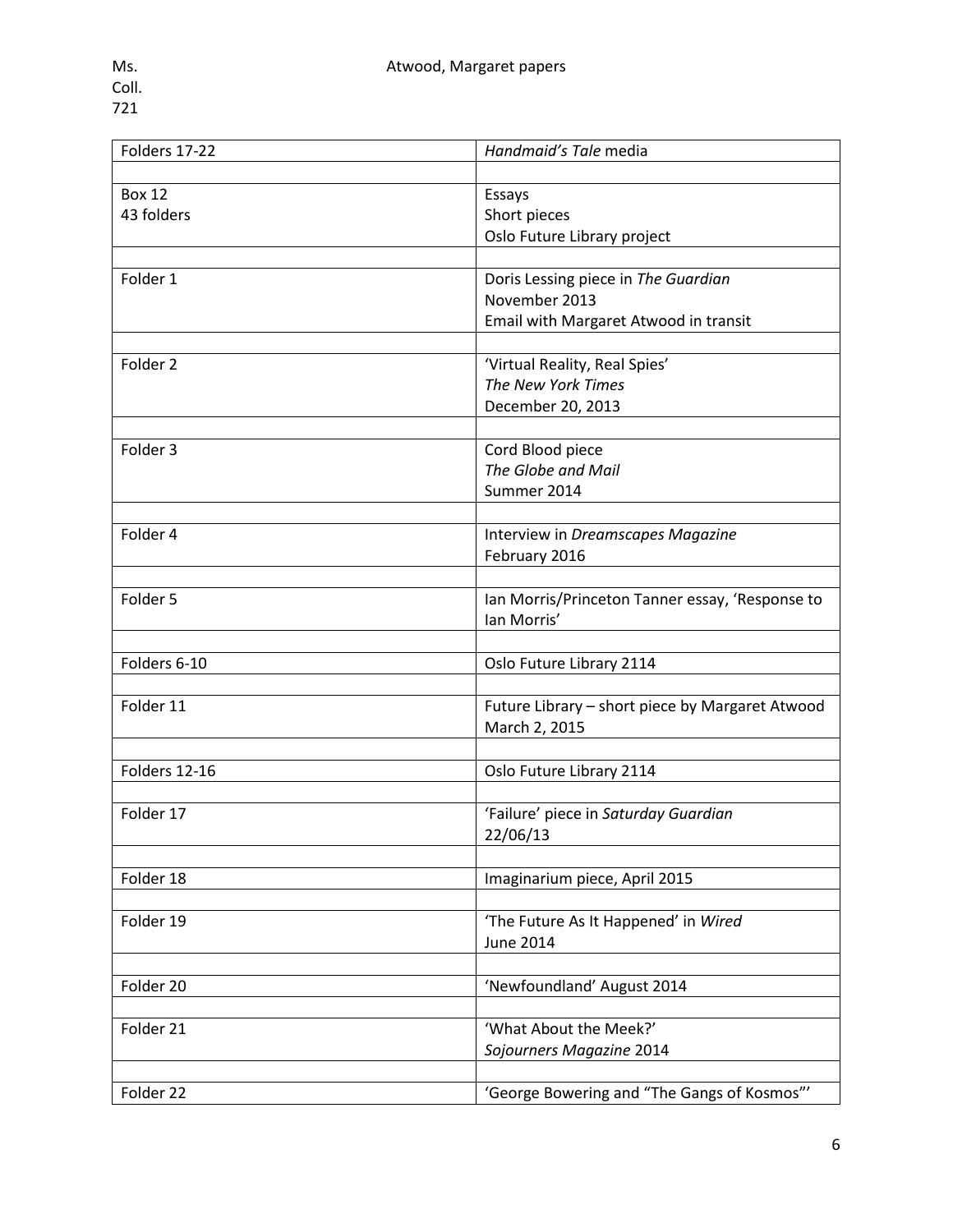<u> 1989 - Johann Barn, mars et al. (b. 1989)</u>

| Folder 23 | 'How the Israeli-Palestinian conflict looks from |
|-----------|--------------------------------------------------|
|           | Mars'                                            |
|           |                                                  |
| Folder 24 | 'The Summer of the Stromatolites'                |
|           |                                                  |
| Folder 25 | 'Future Imperfect: the Zombie Apocalypse'        |
|           |                                                  |
| Folder 26 | 'Forty Years Ago and Forty Years Ahead'          |
|           |                                                  |
| Folder 27 | 'Tidskapsel Funnet På en Død Planet'             |
|           | Norwegian                                        |
|           |                                                  |
| Folder 28 | 'Instructions for the Third Eye'                 |
|           |                                                  |
| Folder 29 | Piece in Brick                                   |
|           |                                                  |
| Folder 30 | 'Polonia' in Dropped Threads                     |
|           |                                                  |
| Folder 31 | 'The Purloined Email'                            |
|           | <b>New York Times Review</b>                     |
|           | <b>Fall 2013</b>                                 |
|           |                                                  |
| Folder 32 | 'The Origins of MADDADDAM' for The Australian    |
|           |                                                  |
| Folder 33 | <b>Robert Weaver</b>                             |
|           |                                                  |
| Folder 34 | For Double X Magazine                            |
|           |                                                  |
| Folder 35 | Interview: Patrick Lane by Margaret Atwood       |
|           | August 2005                                      |
|           |                                                  |
| Folder 36 | <b>Canadian Living</b>                           |
|           |                                                  |
| Folder 37 | 'Why I Wrote MADDADDAM' for Wattpad              |
|           | August 2013                                      |
|           |                                                  |
| Folder 38 | 'Genre Kryptonite: Horror/Terror' for Book Riot  |
|           |                                                  |
| Folder 39 | 'The Origins of MADDADDAM'                       |
|           |                                                  |
| Folder 40 | 'De geest uit de fles' in NEXUS 2013, No. 63     |
|           |                                                  |
| Folder 41 | Janet Burroway piece                             |
|           |                                                  |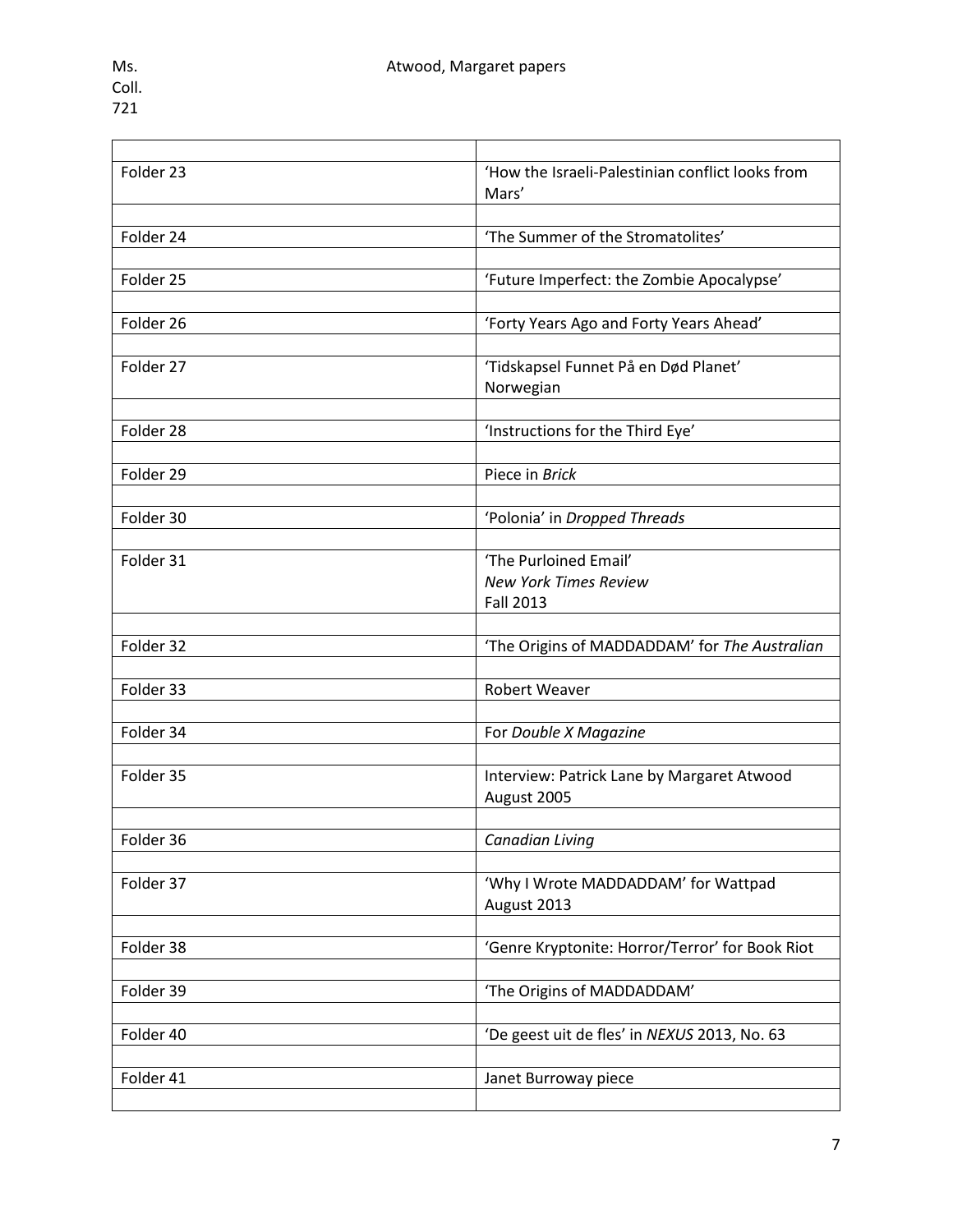| Folder 42           | 'Memorable Endings' in Brick Summer 2013, no.<br>91 |
|---------------------|-----------------------------------------------------|
|                     |                                                     |
| Folder 43           | 'Rise of Robotics' New York Times essay             |
|                     |                                                     |
| <b>Box 13</b>       | Print appearances                                   |
| Items in box        | Future Library print                                |
|                     |                                                     |
| <b>Boxes 14-16</b>  | 'Mother Canada', 'Never Forgotten' packages for     |
| Items in box        | National Memorial sent to Margaret Atwood           |
|                     |                                                     |
| <b>Box 17</b>       | Print appearances                                   |
| Items in box        |                                                     |
|                     |                                                     |
| <b>Box 18</b>       | Print appearances                                   |
| Items in box        |                                                     |
|                     |                                                     |
| <b>Box 19</b>       | Print appearances                                   |
| Items in box        | posters                                             |
|                     |                                                     |
| <b>Box 20</b>       | 3 audio cassettes                                   |
| 3 Items in box      | 'Missed Crass'                                      |
|                     |                                                     |
| <b>Box 21</b>       | Pauline libretto                                    |
| 24 folders          | Various appearances                                 |
|                     | Editorial correspondence                            |
|                     |                                                     |
| Folder 1            | Certs, Pat Lane, 1974                               |
|                     | Inscribed to Margaret Atwood                        |
|                     | 200 copies                                          |
|                     |                                                     |
| Folder <sub>2</sub> | <b>Fragments of Essence Cecil Meade</b>             |
|                     | Inscribed "For Peggy, with love, Aunt Joyce, June   |
|                     | 1961"                                               |
|                     |                                                     |
| Folder 3            | 'Because we love bare hills and stunted trees' in   |
|                     | Poetry Ireland Review, Issue 16 (copy)              |
|                     | Poem by Margaret Atwood                             |
|                     |                                                     |
| Folders 4-7         | Bilingual edition of The Journals of Susanna        |
|                     | Moodie, word processed text with email from         |
|                     | Chris Evain (translator)                            |
|                     |                                                     |
| Folder 8            | Editorial correspondence with Nan A. Talese         |
|                     | regarding Cat's Eye, 1988                           |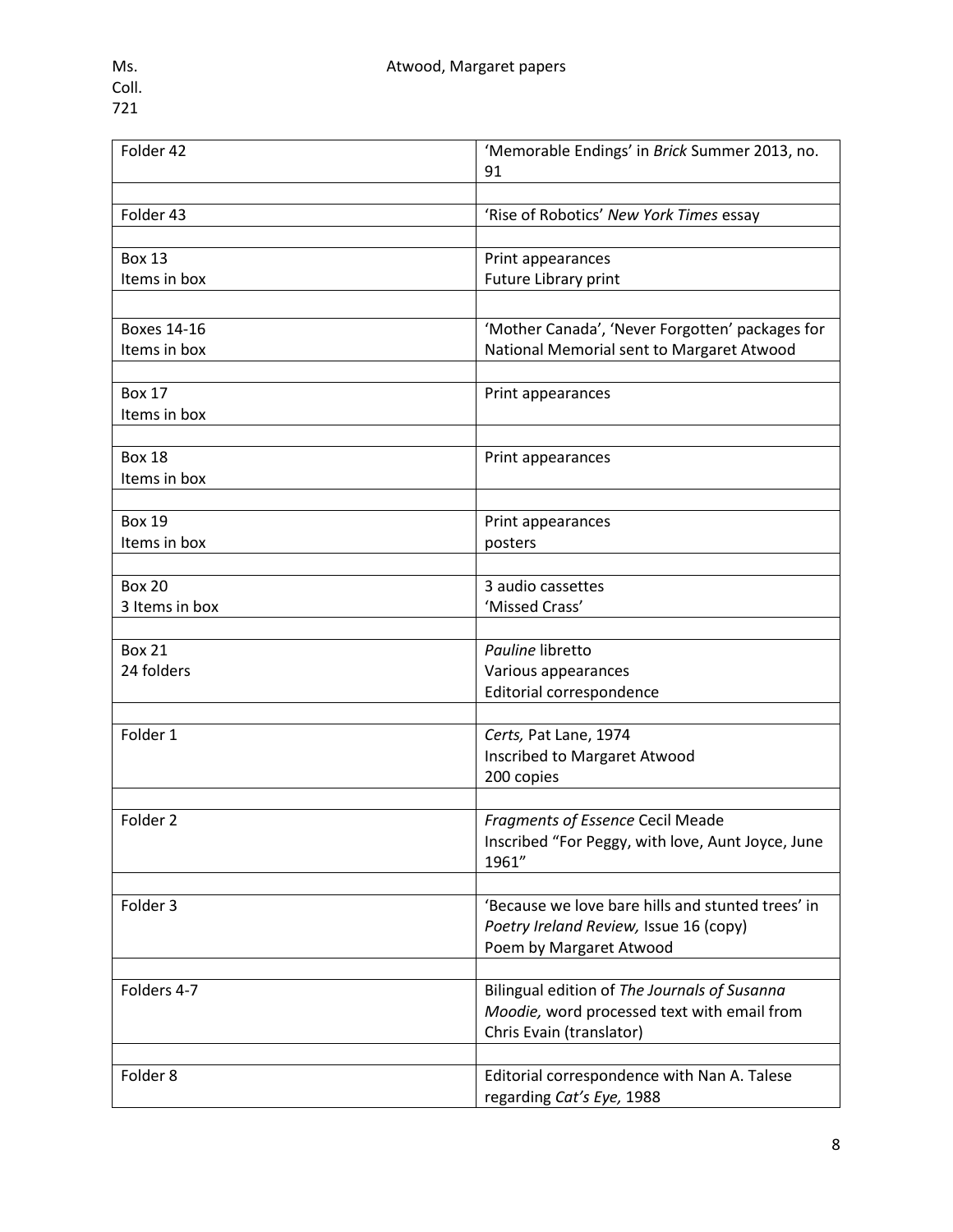| Folder 9      | Correspondence and pages from The Heart Goes            |
|---------------|---------------------------------------------------------|
|               | Last "Annotations for Brew"                             |
|               |                                                         |
| Folder 10     | The Moment signed broadside                             |
|               |                                                         |
| Folder 11     | Research re: Sears                                      |
|               |                                                         |
| Folder 12     | Giller Prize programme                                  |
|               | November 6, 1996                                        |
|               | Alias Grace winner                                      |
|               |                                                         |
| Folder 13     | The Handmaid's Tale                                     |
|               | Know Theatre of Cincinnati production, 2015             |
|               |                                                         |
| Folder 14     | Re: Pauline! English and French                         |
|               |                                                         |
| Folder 15     | Pauline City Opera Vancouver World Premiere             |
|               | prospectus, Spring 2011                                 |
|               |                                                         |
| Folder 16     | Pauline City Opera Vancouver, Act One                   |
|               | 2 DVDs                                                  |
|               |                                                         |
| Folders 17-18 | Pauline word processed libretto text by Margaret        |
|               | Atwood, draft 3, July 2010, with email                  |
|               |                                                         |
| Folder 19     | Animal Songs by Albert Schnelzer and Margaret           |
|               | Atwood                                                  |
|               | Programme and live recording Helsingborg                |
|               | Symphony Orchestra                                      |
|               | 1 audio CD                                              |
|               |                                                         |
| Folders 20-21 | Sun Media "Fox News North" rebuttal                     |
|               | September 2010                                          |
|               |                                                         |
| Folder 22     | They are Hostile Nations suite by Thomas Upjohn         |
|               | 1 audio CD                                              |
|               |                                                         |
| Folder 23     | They are Hostile Nations score and ALS                  |
|               |                                                         |
| Folder 24     | Writers' Development Trust 20 <sup>th</sup> Anniversary |
|               |                                                         |
| <b>Box 22</b> | Publications                                            |
| 17 folders    | Harold Atwood juvenilia                                 |
|               |                                                         |
|               |                                                         |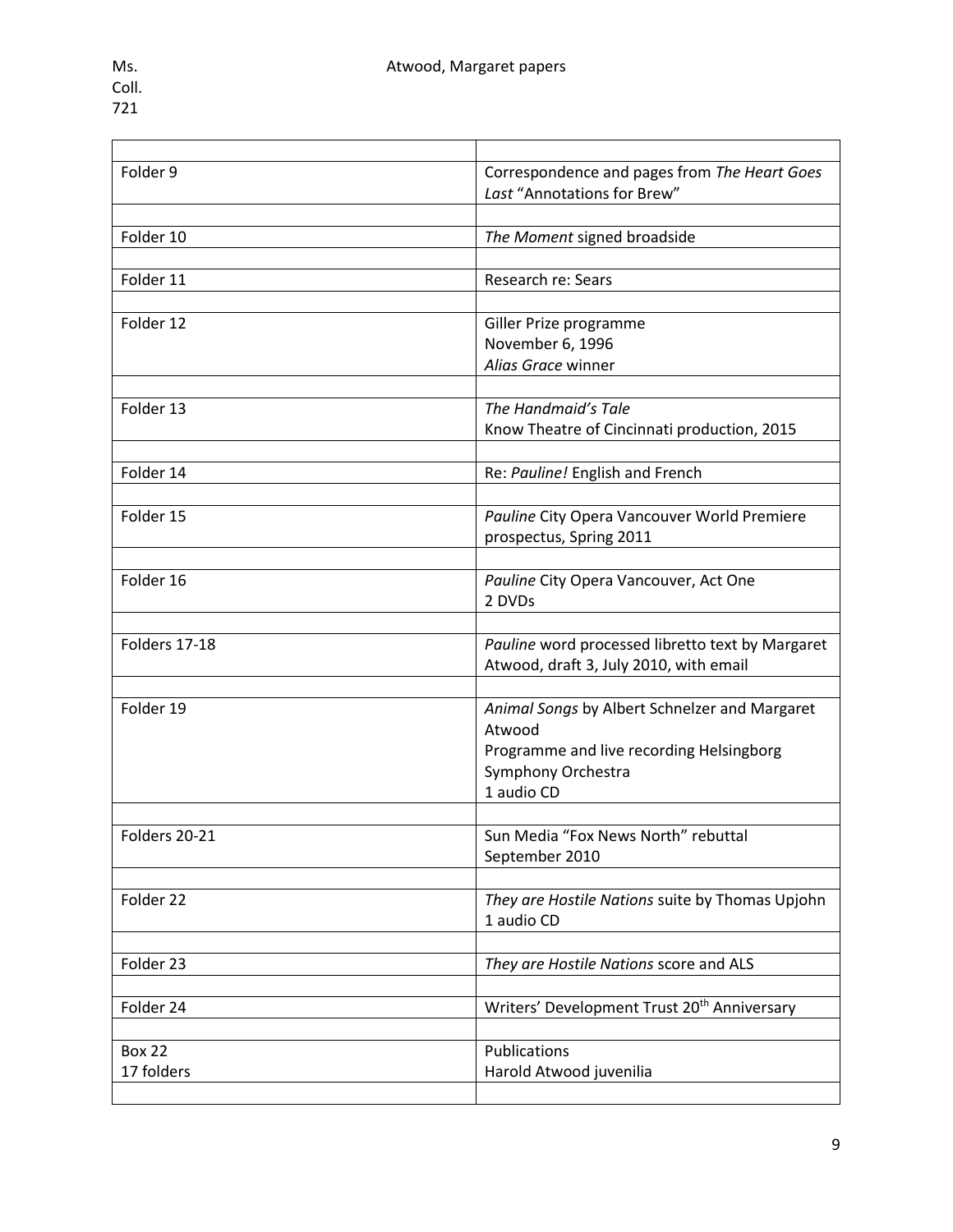| Folder 1  | "Pastoral"<br>Holograph poem on back of broadsheet                                        |
|-----------|-------------------------------------------------------------------------------------------|
|           |                                                                                           |
| Folder 2  | "The Richard Millhouse Nixon Literary Awards"<br><b>Broadside</b>                         |
|           |                                                                                           |
| Folder 3  | Banjo Norm Sibum. 1972<br>Number 64 of 200                                                |
|           |                                                                                           |
| Folder 4  | West Country Kevin Roberts. Oolichan Books.<br>1975                                       |
|           |                                                                                           |
| Folder 5  | Mountain Oysters Patrick Lane. Very Stone House<br>In Transit [1970-1971?]                |
|           |                                                                                           |
| Folder 6  | Hiway 401 Rhapsody Patrick Lane. Very Stone<br>House In Transit. 1971. Dennis Lee's copy. |
|           |                                                                                           |
| Folder 7  | Writing. Number 3, Summer 1981                                                            |
|           |                                                                                           |
| Folder 8  | The Death of a Lyric Poet: Poems and Drafts                                               |
|           | Barry McKinnon. 1975                                                                      |
|           | Edition of 250 copies                                                                     |
|           |                                                                                           |
| Folder 9  | The Vernon Poem. Steve Lattey. 1974                                                       |
|           |                                                                                           |
| Folder 10 | Lanterns Searching Night. Paul Shuttleworth                                               |
|           |                                                                                           |
| Folder 11 | Ingluvin. Number 41, Volume 1                                                             |
|           |                                                                                           |
| Folder 12 | The Last Spike. Brett Enemark                                                             |
|           |                                                                                           |
| Folder 13 | Porcepic "published unperiodically"                                                       |
|           |                                                                                           |
| Folder 14 | Varsity literary issue<br>Volume LXXIX, number 69, March 18, 1960                         |
|           |                                                                                           |
| Folder 15 | The Constitution by William Lyon Mackenzie<br>September 6, 1837 facsimile                 |
|           |                                                                                           |
| Folder 16 | What's the Big Deal? 1988 publication about free<br>trade                                 |
|           |                                                                                           |
| Folder 17 | 'Science in the Autumn' Harold Atwood juvenilia,<br>illustrated                           |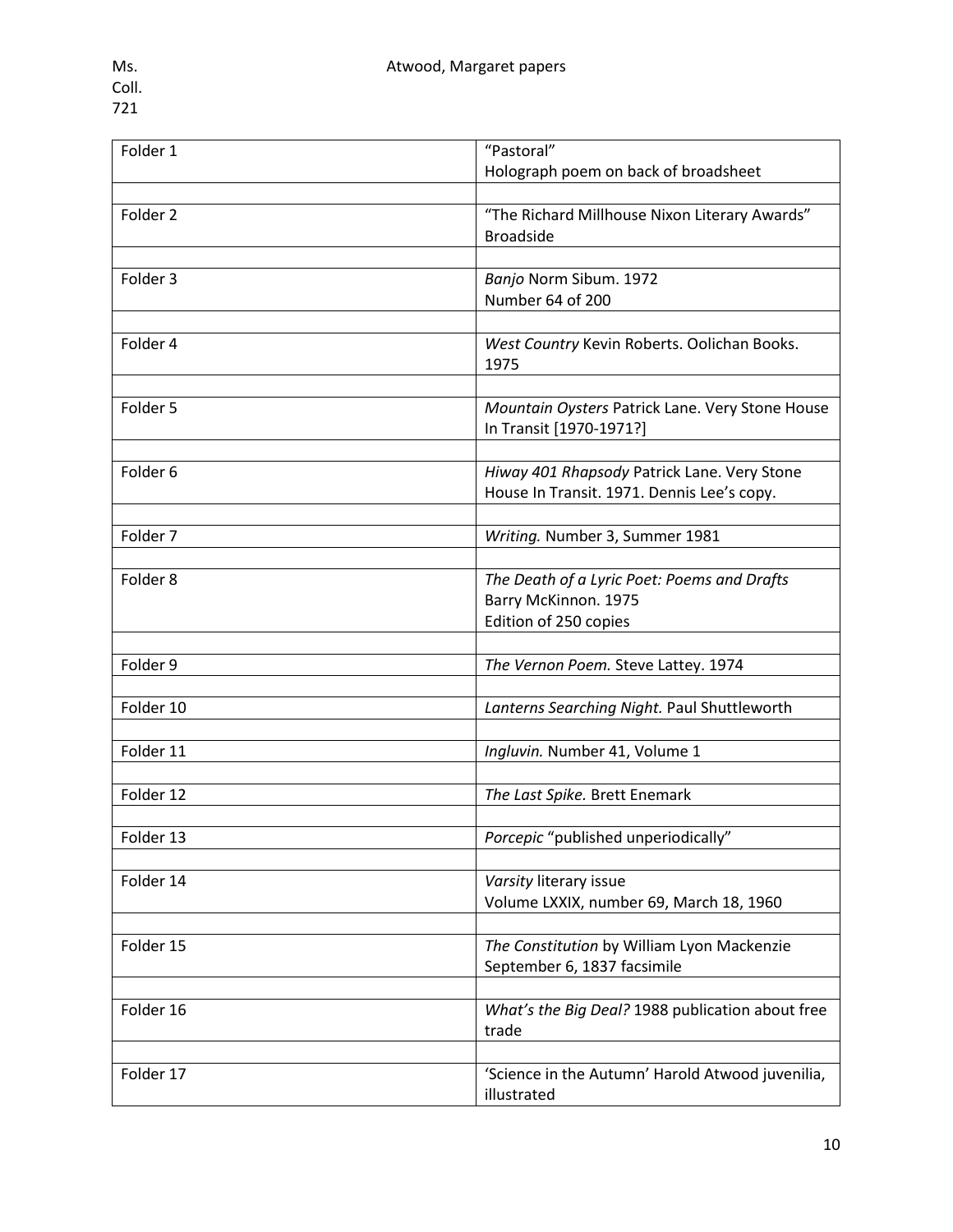| <b>Box 23</b>       | MaddAddam draft 2013                         |
|---------------------|----------------------------------------------|
| 29 folders          | Imaginarium 4                                |
|                     |                                              |
| Folders 1-13        | MaddAddam draft 2013                         |
|                     | Word processed draft                         |
|                     |                                              |
| Folders 14-27       | Imaginarium 4 draft with introduction by     |
|                     | Margaret Atwood                              |
|                     |                                              |
| Folder 28           | 'Hag-Seed: Solving for Miranda'              |
|                     | Piece for Powell's, August 30, 2016          |
|                     |                                              |
| Folder 29           | M.A. letter for Goodreads, August 30, 2016   |
|                     |                                              |
| <b>Box 24</b>       | The Writers' Union of Canada correspondence  |
| 15 folders          | Letters of Recommendation                    |
|                     |                                              |
| Folders 1-8         | The Writers' Union of Canada correspondence  |
|                     |                                              |
| Folders 9-15        | Letters of Recommendation by Margaret Atwood |
|                     |                                              |
| <b>Box 25</b>       | Letters of Recommendation by Margaret Atwood |
| 19 folders          | continued                                    |
|                     | Appearances                                  |
|                     | PEN correspondence 2006-                     |
| Folders 1-5         |                                              |
|                     | Letters of Recommendation by Margaret Atwood |
|                     |                                              |
| Folder 6            | Massey Lecture CBC                           |
| Folder <sub>7</sub> | <b>Ontario Arts Council</b>                  |
|                     |                                              |
| Folders 8-9         | <b>Bird Life International</b>               |
|                     |                                              |
| Folders 10-11       | Save the CBC                                 |
|                     |                                              |
| Folders 12-19       | PEN correspondence 2006-                     |
|                     |                                              |
| <b>Box 26</b>       | Appearances                                  |
| 22 folders          | PEN continued                                |
|                     | <b>Writers Development Trust</b>             |
|                     | Rolex Mentor and Protégé Arts Initiative     |
|                     |                                              |
| Folder 1            | PEN 2006 -                                   |
|                     |                                              |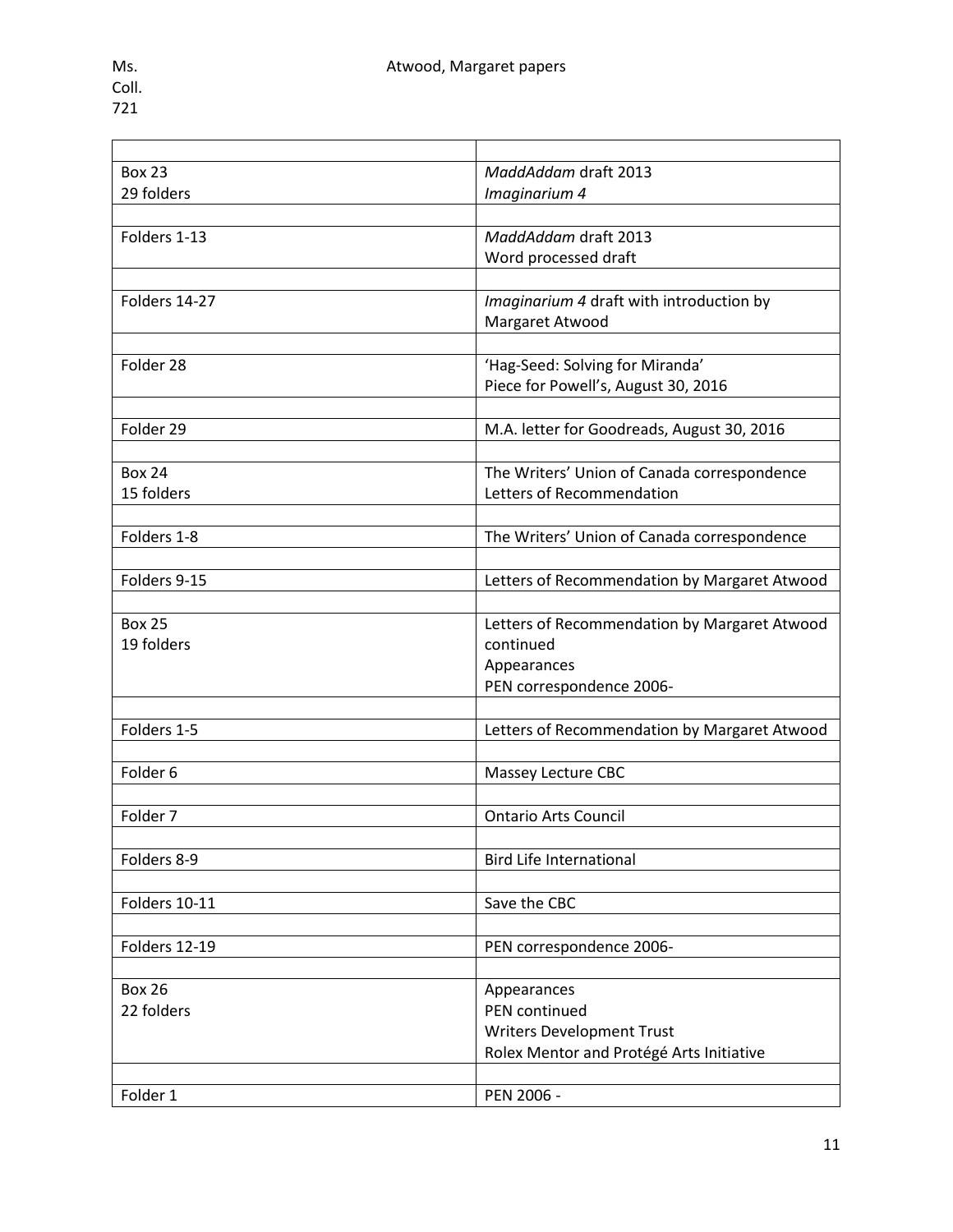| Folder 2      | Grenada Dove                                   |
|---------------|------------------------------------------------|
|               |                                                |
| Folder 3      | Vancouver Writers' Festival                    |
|               |                                                |
| Folder 4      | Yorkville Development                          |
|               |                                                |
| Folders 5-7   | The Writers' Development Trust correspondence  |
|               |                                                |
| Folder 8      | Photographs of Margaret Atwood by Blaise       |
|               | Hayward                                        |
|               | 1 black and white photograph                   |
|               | 1 black and white contact sheet                |
|               | Negatives                                      |
|               |                                                |
| Folder 9      | <b>Toronto Arts Council</b>                    |
|               |                                                |
| Folder 10     | Marie-Claire Blais nomination for Molson Prize |
|               |                                                |
| Folder 11     | German book reviews                            |
|               |                                                |
| Folders 12-14 |                                                |
|               | Alias Grace Netflix mini-series media          |
|               |                                                |
| Folder 15     | Rolex Mentor and Protégé                       |
|               | Issue 1, November 2007                         |
|               |                                                |
| Folder 16     | Rolex Mentor and Protégé                       |
|               | Issue 2, December 2009                         |
|               |                                                |
| Folders 17-18 | Margaret Atwood mentorship of Naomi            |
|               | Alderman                                       |
|               |                                                |
| Folders 19-22 | Rolex Mentorship email                         |
|               |                                                |
| <b>Box 27</b> | General fan mail                               |
| 12 folders    |                                                |
|               |                                                |
| Folders 1-2   | General fan mail                               |
|               |                                                |
| Folder 3      | 'Mother Canada' project                        |
|               |                                                |
| Folders 4-11  | General fan mail                               |
|               |                                                |
| Folder 12     | Fantastic fan mail                             |
|               |                                                |

 $\overline{\phantom{0}}$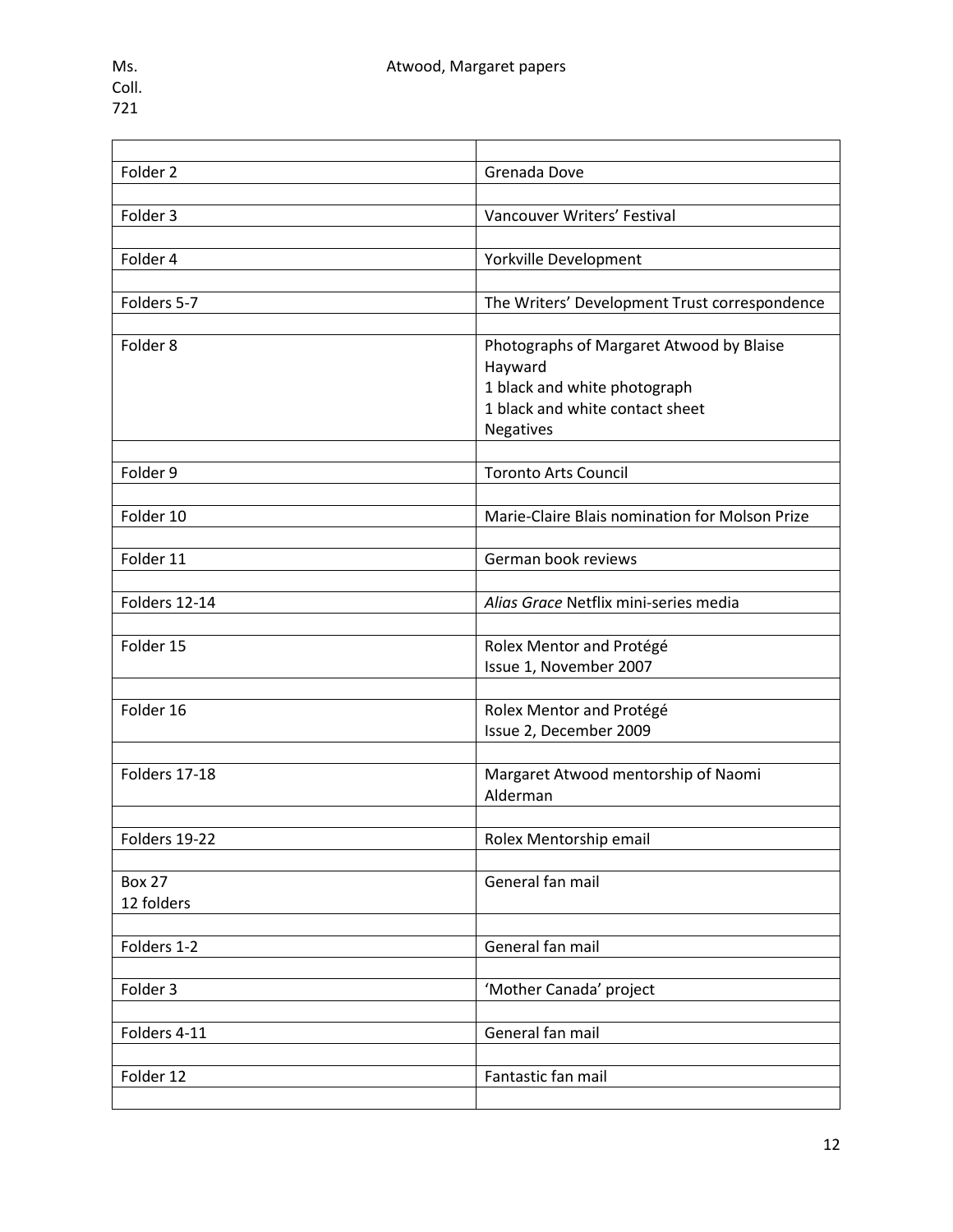| <b>Box 28</b> | Assorted correspondence: email, greeting cards        |
|---------------|-------------------------------------------------------|
| 24 folders    |                                                       |
|               |                                                       |
| Folders 1-2   | Greeting cards                                        |
|               |                                                       |
| Folder 3      | Natural Resources Canada article about Carl<br>Atwood |
|               |                                                       |
| Folders 4-5   | Thomas Morton Poetry Contest judge                    |
|               |                                                       |
| Folder 6      | Filmmaker re: 'Riverboat' and 'Rochdale'              |
|               |                                                       |
| Folders 7-14  | Assorted correspondence, 1982-2014                    |
|               |                                                       |
| Folder 15     | Assorted correspondence:                              |
|               | From Playboy 4 June 2006                              |
|               |                                                       |
| Folder 16     | Stone Mattress review in The New York Review of       |
|               | <b>Books</b>                                          |
|               |                                                       |
|               |                                                       |
| Folder 17     | Re: MaddAddam text written in 1980s                   |
|               |                                                       |
| Folder 18     | Stone Mattress review in Quill and Quire              |
|               |                                                       |
| Folder 19     | 'Margaret Atwood: The Open Eye'                       |
|               | Conference program, April 23-25, 2004                 |
|               |                                                       |
| Folder 20     | "Cord Blood Shouldn't Be A Private Matter"            |
|               | M.A. in The Globe and Mail, Summer 2014               |
|               |                                                       |
| Folder 21     | "The Royal Visit of Plastic Man" re: Cat's Eye        |
|               |                                                       |
| Folder 22     | Cartoon "The Stranders" by M.A. in The Strand         |
|               | Victoria College, March 10, 1961                      |
|               |                                                       |
|               |                                                       |
| Folder 23     | 'Fast Trip to Vancouver 1964' train schedule          |
|               |                                                       |
| Folder 24     | 'Bob Bounces In' clipping re: M.A. acting role        |
|               |                                                       |
| <b>Box 29</b> | Print appearances                                     |
| 14 folders    | assorted                                              |
|               |                                                       |
| Folder 1      | Kanadian Kultur Komix 'Survival Woman'                |
|               | In This Magazine, September/October 2016              |
|               |                                                       |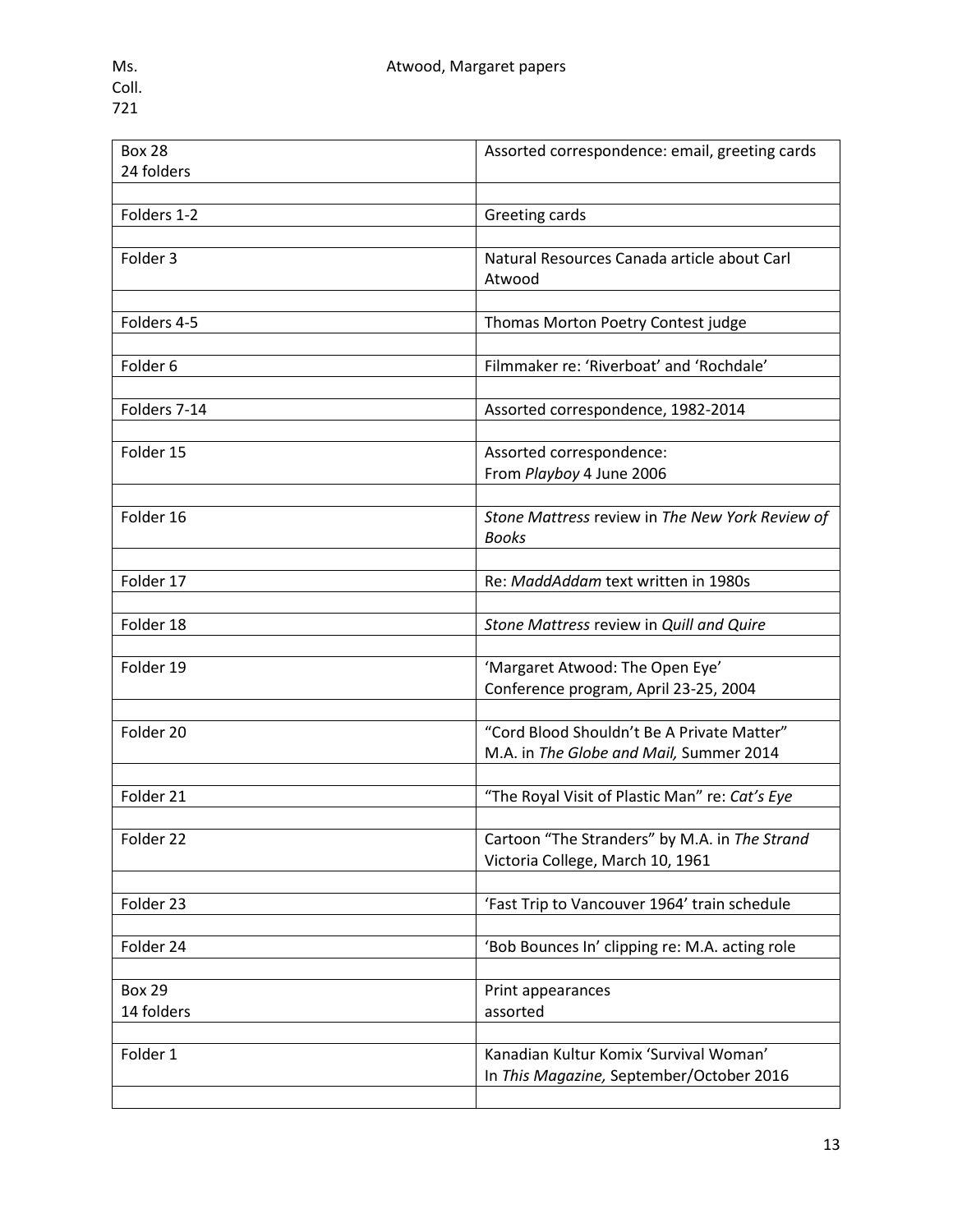| Folder <sub>2</sub> | 'Cornybean' original artwork sent by fan                                                            |
|---------------------|-----------------------------------------------------------------------------------------------------|
|                     |                                                                                                     |
| Folder 3            | Letter from Uganda requesting financial help,<br>October 2016                                       |
|                     |                                                                                                     |
| Folder 4            | Print clippings re: Robertson Davies                                                                |
|                     |                                                                                                     |
| Folder 5            | The Tent publicity in The Toronto Star, January 8,<br>2006                                          |
|                     |                                                                                                     |
| Folder <sub>6</sub> | The Literary Review of Canada, September 2016                                                       |
|                     |                                                                                                     |
| Folder 7            | Rudy Wiebe and Margaret Atwood piece in New<br>Trail University of Alberta magazine, Autumn<br>2016 |
|                     |                                                                                                     |
| Folder 8            | "The Tempest Banquet" by M.A. in Dine 2016-<br>2017                                                 |
|                     |                                                                                                     |
| Folder 9            | Review of Hag-Seed in Kirkus Reviews                                                                |
|                     | Volume LXXXIV, No. 16, 15 August 2016                                                               |
|                     |                                                                                                     |
| Folder 10           | 'O Brave New Penitentiary' by M.A. in Mother<br>Jones, September-October 2016                       |
|                     |                                                                                                     |
| Folder 11           | Rolex Arts Weekend and Arts Dinner biographies<br>New York, November 2011                           |
|                     |                                                                                                     |
| Folder 12           | 'To The Light House' in The Worlds of Carol                                                         |
|                     | Shields, edited by David Staines                                                                    |
|                     | December 2014 (copy)                                                                                |
|                     |                                                                                                     |
| Folder 13           | 'Gabrielle Roy' in Legacy (copy)                                                                    |
|                     |                                                                                                     |
| Folder 14           | Cartoons by M.A. in The Secret Loves of Geek<br>Girls                                               |
|                     |                                                                                                     |
| <b>Box 30</b>       | Angel Catbird media                                                                                 |
| 13 folders          |                                                                                                     |
|                     |                                                                                                     |
| Folder 1            | 'Margaret Catwood' by Johnnie Christmas                                                             |
|                     |                                                                                                     |
| Folders 2-13        | Angel Catbird media                                                                                 |
|                     |                                                                                                     |
| <b>Box 31</b>       | Media:                                                                                              |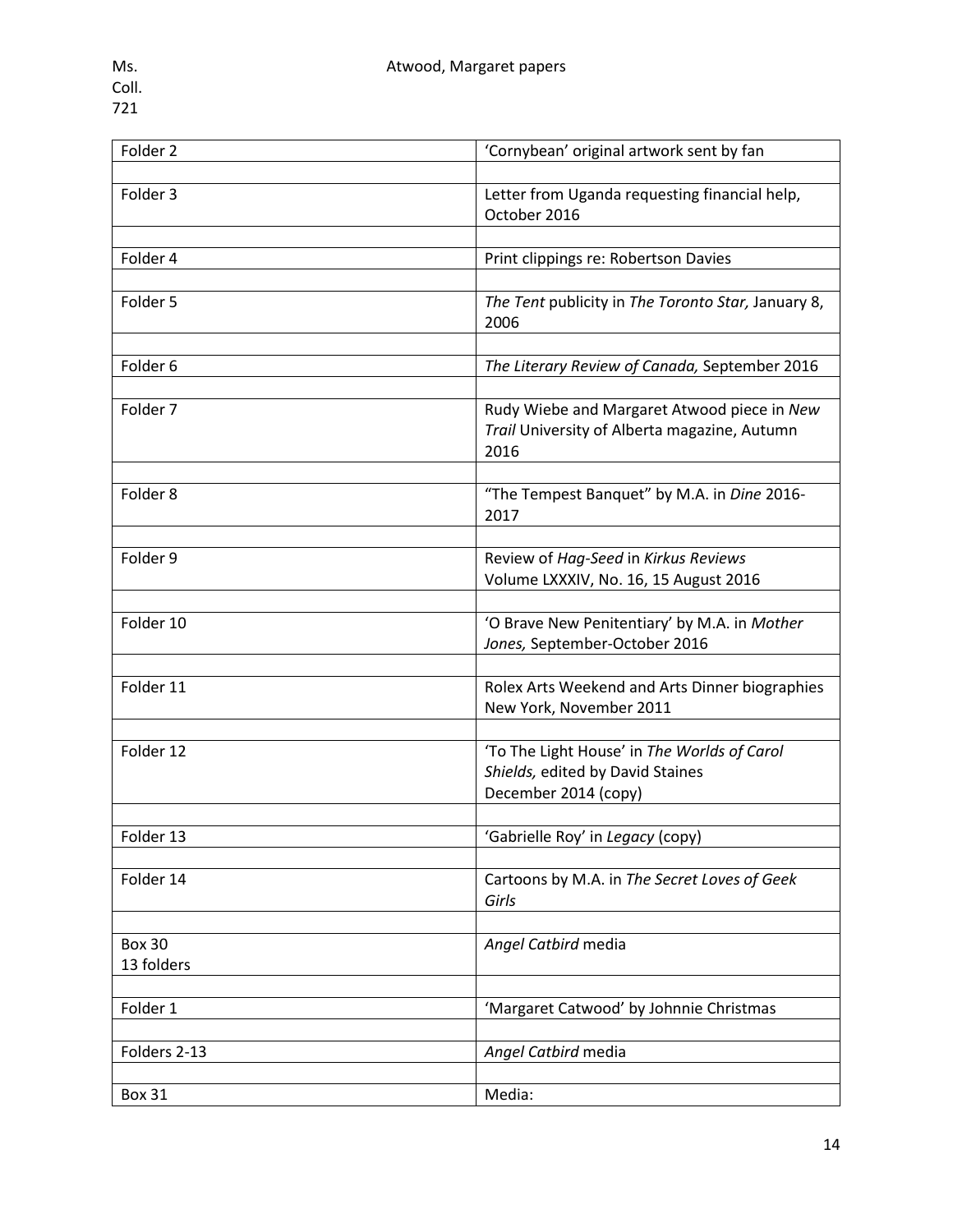| 15 folders    | The Tent                                       |
|---------------|------------------------------------------------|
|               | Hag-Seed                                       |
|               | The Blind Assassin                             |
|               | The Handmaid's Tale                            |
|               |                                                |
| Folder 1      | The Tent                                       |
|               | Launch invitations                             |
|               |                                                |
| Folders 2-5   | The Tent                                       |
|               | Media                                          |
|               |                                                |
| Folders 6-7   | The Blind Assassin media                       |
|               |                                                |
|               |                                                |
| Folders 8-12  | The Handmaid's Tale tv media                   |
|               |                                                |
| Folders 13-15 | Hag-Seed media                                 |
|               |                                                |
| <b>Box 32</b> | Hag-Seed media and other                       |
| 15 folders    |                                                |
|               |                                                |
| Folders 1-7   | Hag-Seed media                                 |
|               |                                                |
| Folder 8      | Ellen Seligman's passing - media               |
|               |                                                |
| Folders 9-14  | General media                                  |
|               |                                                |
| Folder 15     | Wandering Wenda tv media                       |
|               |                                                |
| <b>Box 33</b> | Items sent to M.A. by Tony Trigiani 'Mother    |
| Items in box  | Canada'                                        |
|               | Cedar pieces and brochure regarding the return |
|               | of the Haisla Totem Pole to the Haisla Nation  |
|               | from Sweden                                    |
|               |                                                |

Books:

- 1. *The Heart Goes Last.* New York: Anchor Books, 2015
- 2. *Alias Grace.* Barcelona: Ediciones B, 2016. Spanish
- 3. *Als laatste het hart.* The Heart Goes Last. Amsterdam: Prometheus, 2015. Dutch
- 4. *Povestea Slujitoarei.* The Handmaid's Tale. Bucaresti: Editura Art, 2015. Romanian
- 5. *Rrëfenja e shërbëtores.* The Handmaid's Tale. Tiranë: Botime Pegi, 2015. Albanian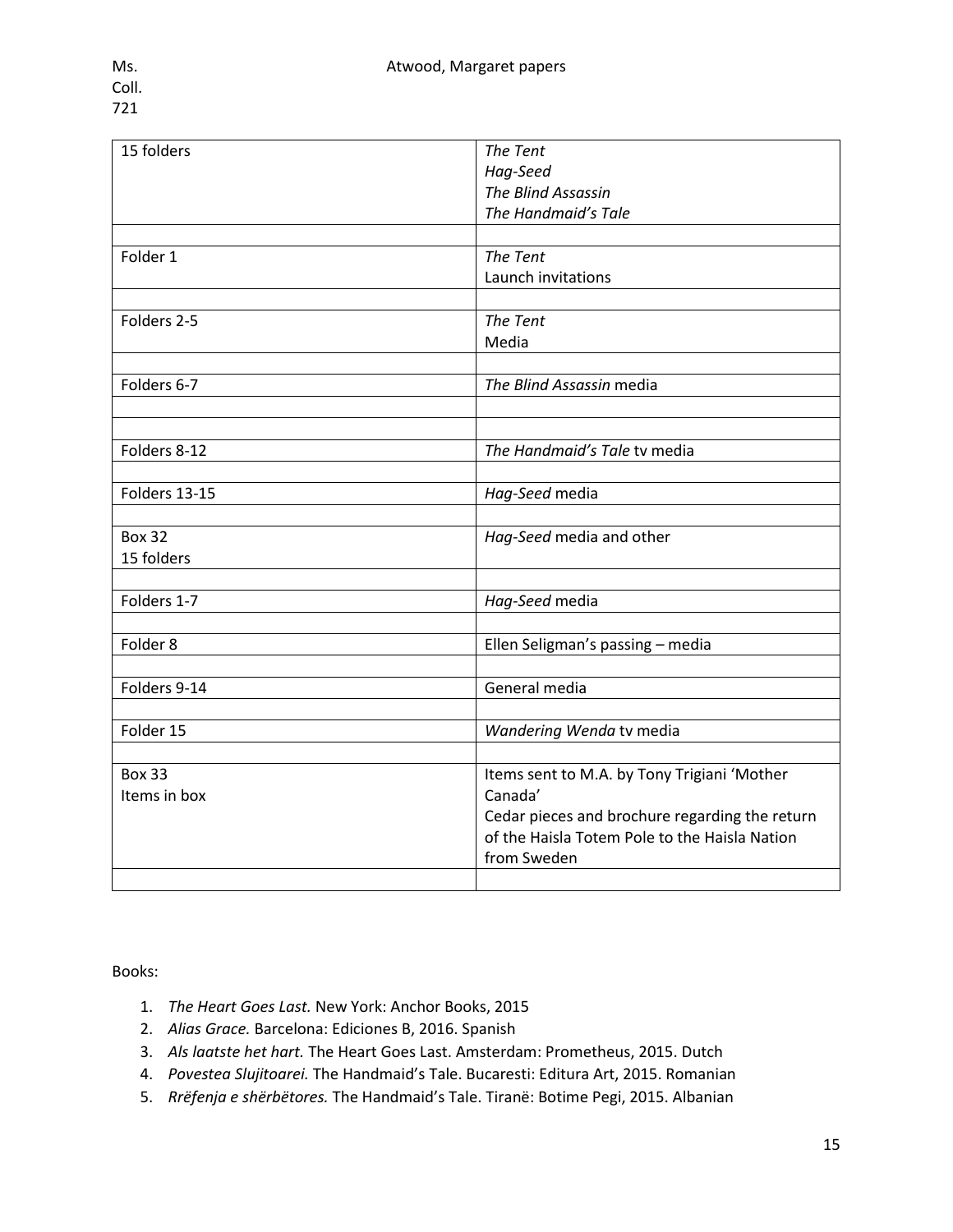- 721
	- 6. *Ovo Do Barba-Azul.* Bluebeard's Egg*.* Rio de Janeiro: Editura Rocco Ltda, 2016. Brazilian
	- 7. *Hag-Seed: the Tempest retold.* New York: Hogarth, 2016. Uncorrected proof.
	- 8. *The Handmaid's Tale.* London: Vintage, 2016. Young Adult edition.
	- 9. *Kalpones Stāsts.* The Handmaid's Tale. Riga: Apgäds Zvaigzne, 2015. Latvian.
	- 10. *Oryx and Crake.* Taiwan: Ten Points Publishing, 2015. Traditional Chinese edition.
	- 11. *MaddAddam.* Taiwan: Ten Points Publishing, 2015. Traditional Chinese edition.
	- 12. *The Year of the Flood.* Taiwan: Ten Points Publishing, 2015. Traditional Chinese edition.
	- 13. *Stone Mattress.* Taiwan: Ten Points Publishing, 2015. Traditional Chinese edition.
	- 14. *Die Geschichte von Zeb.* MaddAddam. Berlin: Verlag Taschenbuch, 2015. German.
	- 15. *Stone Mattress: Nine Wicked Tales.* Emblem Paperback Edition, 2015. Canada.
	- 16. *The Heart Goes Last.* New York: Random House, 2015. Large print edition.
	- 17. *The Heart Goes Last.* Leicester: W.F. Howes Ltd., 2015. Large print edition.
	- 18. *The Heart Goes Last.* New York: Nan A. Talese/Doubleday, 2015.
	- 19. *Nada se acaba.* Life Before Man. Barcelona: Lumen/ Penguin Random House Grupo Editorial, 2015. Spanish.
	- 20. *The Heart Goes Last.* London: Bloomsbury, 2015.
	- 21. *Per Ultimo il cuore.* The Heart Goes Last. Milano: Ponte Alle Grazie, 2016. Italian.
	- 22. *MaddAddam.* Moscow: The Van Lear Agency, 2016. Russian.
	- 23. *Stone Mattress.* Or Yehuda, Israel: Kinneret, 2015. Israeli.
	- 24. *Hag-Seed.* Toronto: Alfred A. Knopf Canada, 2016.
	- 25. *MaddAddam.* Paris: Éditions Robert Laffont, 2014. French.
	- 26. *Eating Fire: Selected Poetry, 1965-1995.* Taiwan: Aquarius Publishing Co. Ltd., 2015. Traditional Chinese edition.
	- 27. *Stone Mattress: Nine Wicked Tales.* St. Ives: Virago, 2014.
	- 28. *La servant écarlate.* The Handmaid's Tale. Paris: Robert Laffont, 2012. French.
	- 29. *Stone Mattress.* London: Bloomsbury, 2014. Uncorrected proof.
	- 30. *MaddAddam.* Or Yehuda, Israel: Kinneret, 2015. Israeli.
	- 31. *Uusi Maa.* Keuruu: Seven, 2015. Finnish.
	- 32. *The Handmaid's Tale.* Ckonje: Eremot, 2016. Macedonian.
	- 33. *The Handmaid's Tale.* London: Vintage, 1988.
	- 34. *Ağacin en Tepesίnde.* Up in the Tree. Istanbul: Kirmizi Kedi Yaymevi, 2015. Turkish.
	- 35. *The Novels of Margaret Atwood and Anita Desai: a comparative study in Feminist Perspectives.*  Sunaina Singh. New Delhi: Creative, 1994. Inscribed by the author to Margaret Atwood.
	- 36. "Ariel or Caliban?" in *Clarke Blais: Essays on His Works.* Edited by J.R. (Tim) Struthers. Toronto: Guernica, 2016.
	- 37. *George Jonas: Selected Poems, 1967-2011.* With an introduction by Margaret Atwood. Toronto: Cormorant Books, 2015.
	- 38. "Comics, Paper Dolls, Glasses, Contacts" in *The Secret Loves of Geek Girls.* Edited by Hope Nicholson.
	- 39. 'From "Sekhmet, the Lion-headed Goddess of War, Violent Storms, Pestilence, and Recovery from Illness, Contemplates the Desert in the Metropolitan Museum of Art", 1995, in *Green Lion.*  Henrietta Rose-Innes. Cape Town: Umuzi, 2015.
	- 40. "True North" in *Saturday Night 100.* January 1987. Bound.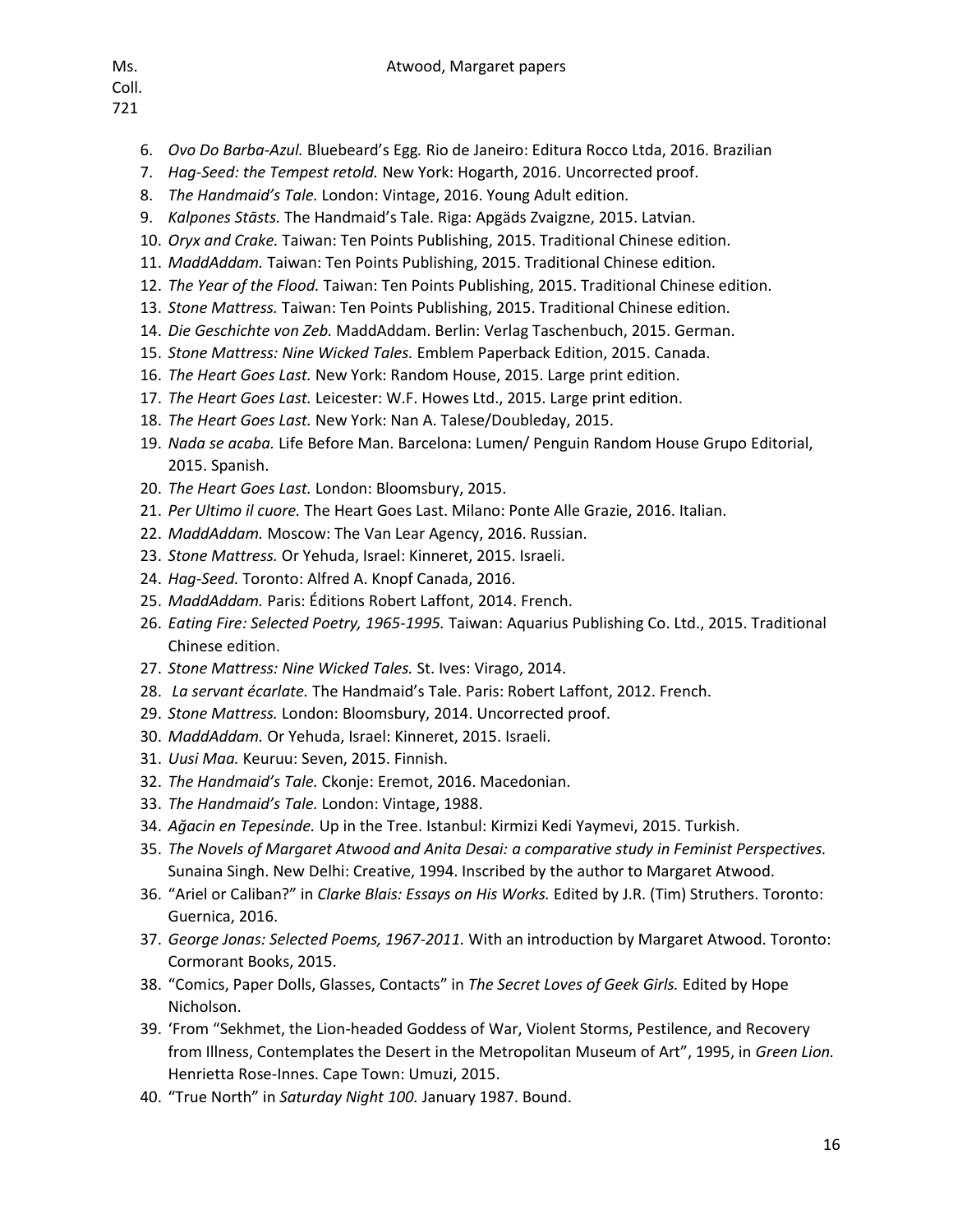721

- 41. Entries in *Überraschung!: die besten Sekundenstorys.* Berlin: Insel Verlag, 2015. German.
- 42. "extrait de 'Sekhmet, the Lion-headed Goddess of War, Violent Storms, Pestilence, and Recovery from Illness, Contemplates the Desert in the Metropolitan Museum of Art', 1995, in *L'Homme au lion.* French. Henrietta Rose-Innes.
- 43. *The Heart Goes Last.* Read by Cassandra Campbell and Mark Deakins. Unabridged Random House Audio. 10 compact discs/12 hours.
- 44. *The Heart Goes Last.* Read by Cassandra Campbell and Mark Deakins. Unabridged Books on Tape. 10 compact discs/12 hours.
- 45. *The Heart Goes Last.* Read by Cassandra Campbell and Mark Deakins. Complete and unabridged Bolinda Audio. 10 compact discs/12 hours.
- 46. *Oryx and Crake.* Read by John Chaucer. Complete and unabridged Bolinda Audio. 10 compact discs/12 hours.
- 47. "Astral Twin" poem by Margaret Atwood in *radiant danse uv being: a poetic portrait of bill bissett.* Roberts Creek, British Columbia: Nightwood Editions, 2006. A blew ointment book.
- 48. Selections from "Cat's Eye" in *Views of the CN Tower.* Photography and text by Michael Glassman. Toronto: Radius Press Editions, n.d.
- 49. "Toronto, Ontario: Margaret Atwood" in *L'Amerique des écrivains: Road Trip.* Pauline Guéna and Guillaume Binet. Paris: Robert Laffont, 2014. Inscribed by the authors to Margaret Atwood.
- 50. "Katie Paterson and Margaret Atwood talk about *Future Library, 2014-2114"* in *Artforum International,* November 2014.
- 51. Excerpt from *The Handmaid's Tale* in *AQA English Literature B A Level and AS.* Oxford university Press, 2014.
- 52. "There Was Once" by Margaret Atwood in *Make Your Mark!: Junior Cycle English for Second and Third Year.* Sarah Chambers and Emily Lewis. Dublin: Folens, 2015.
- 53. Quote by Margaret Atwood in *Where is Poetry?,* Spring 2015.
- 54. *Women: a cultural review.* Special Issue: Women's Poetry: British and American. Autumn 2015, Volume 26, Number 3. Margaret Atwood on masthead as editorial board member.
- 55. *PEN 54th World Congress Toronto: The Writer: Freedom and Power.* Margaret Atwood and Graeme Gibson mentions throughout.
- 56. Naomi Alderman, protégé of Margaret Atwood comment on her mentorship experience in: *Mentor & Protégé: the magazine of the Rolex Mentor and Protégé Arts Initiative.* Issue 5, December 2015.
- 57. "Oryx and Crake: Margaret Atwood" in *Contemporary Literary Criticism,* Volume 382*.* Lawrence J. Trudeau, editor. Farmington Hills, Michigan: Gale Cengage Learning, 2015.
- 58. *Last Night's Reading: illustrated encounters with extraordinary authors.* Kate Gavino. Portrait and quote of Margaret Atwood. Author's presentation copy to M.A. with ANS laid in. New York: Penguin, 2015.
- 59. various essays on Margaret Atwood in *Comparative North American Studies: transnational approaches to American and Canadian Literature and Culture.* Reingard M. Nischik. Basingstoke: Palgrave MacMillan, 2016.
- 60. "Margaret Atwood's Black Hat", poem in *A Seashell Anchored in the Centuries.* Risto Lazarov. Vancouver: Poetry Pacific, 2014. Inscribed by the author. With computer printout photo of author and Margaret Atwood laid in, with email from author.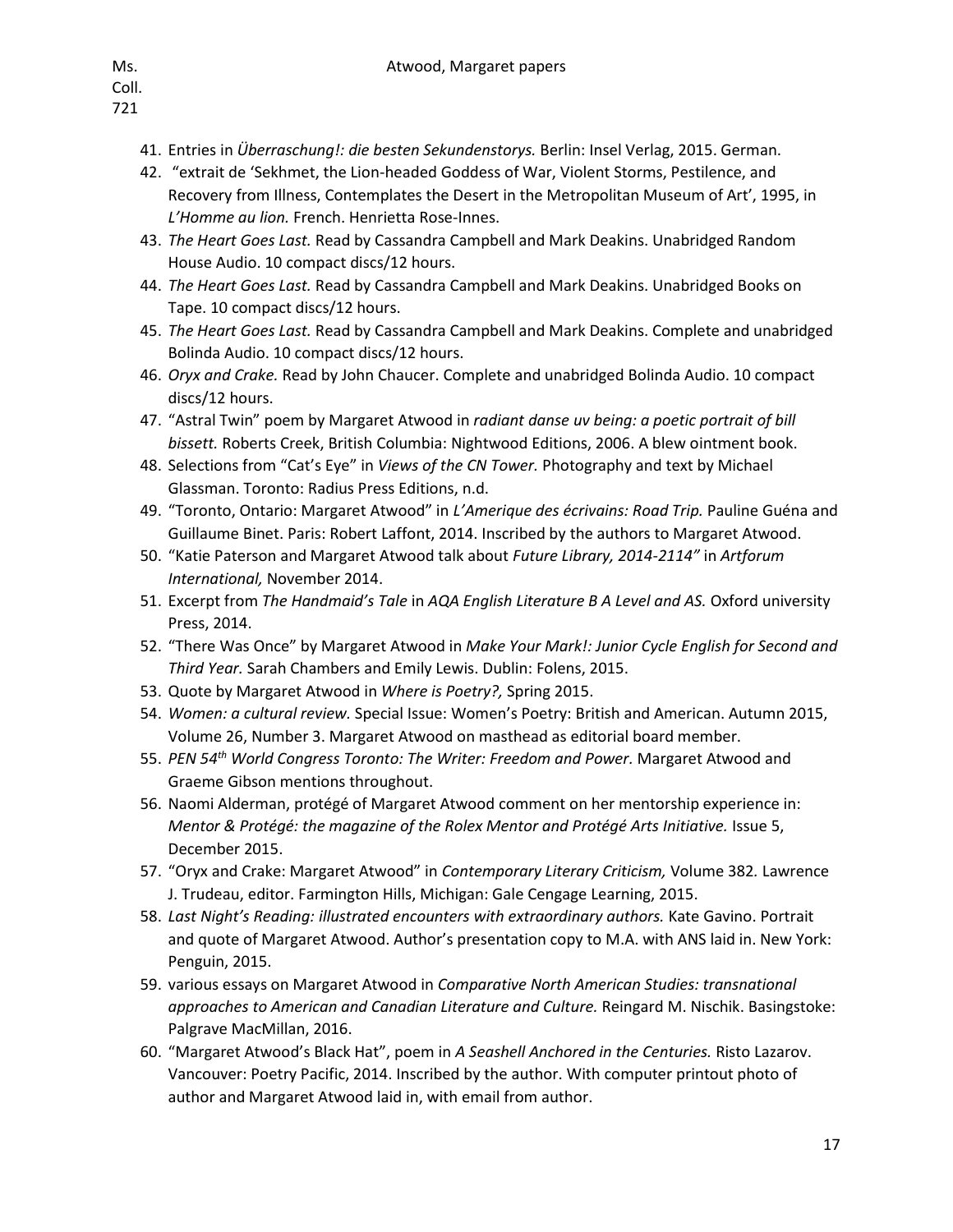- 61. *Ana Bolena.* Bruna Chixaro. Ilustração Irena Freitas. Manaus: Editora Valer, 2013. Note from Bloomsbury laid in. Inscribed by the author.
- 62. *The Tempest. William Shakespeare: a facsimile from the First Folio.* With an introduction by Anthony James West. London: Shakespeare's Globe, 2013.
- 63. *The Oxford Shakespeare: The Tempest.* Oxford: Oxford University Press, 2008.
- 64. *Why Acting Matters.* David Thomson. New Haven: Yale University Press, 2015.
- 65. *Shakespeare Saved My Life: Ten Years in Solitary with the Bard, a memoir.* Laura Bates. Naperville, Illinois: Sourcebooks, Inc., 2013.
- 66. *Gender and Diversity: India, Canada and Beyond*. Edited by Malashri Lal, Chandra Mohan, Enakshi K. Sharma, Devika Khanna Narula, Amrit Kaur Basra. Jaipur: Rawat Publications, 2015. Inscribed by all the editors to Margaret Atwood.
- 67. *Running the Books: the adventures of an accidental prison librarian.* Avi Steinberg. New York: Nan A. Talese, 2010.
- 68. *Hag-Seed: William Shakespeare's The Tempest Retold.* Toronto: Penguin Random House Canada, 2016.
- 69. *Angel Catbird.* Story by Margaret Atwood. Illustrations by Johnnie Christmas. Milwaukee: Dark Horse Books, 2016.
- 70. *Hag-Seed: The Tempest Retold.* New York: Hogarth, 2016.
- 71. *Hjertet gir seg ikke. The Heart Goes Last.* Norwegian. Oslo: Aschehoug, 2016.
- 72. *The Heart Goes Last.* London: Virago, 2015.
- 73. *The Heart Goes Last.* Emblem McClelland and Stewart, 2015.
- 74. *Hag-Seed: The Tempest Retold.* London: Hogarth Penguin Random House, 2016.
- 75. *The Heart Goes Last.* New York: Anchor Books, 2015.
- 76. *Den Frystorkade Brudgummen Nio Berättelser.* The Freeze-Dried Groom: Nine Stories. Swedish Stone Mattress. Stockholm: Norstedts, 2016.
- 77. *Dancing Girls.* Simplified Chinese edition. Shanghai: Shanghai Translation Publishing House, 2016.
- 78. *Alias Grace.* Simplified Chinese edition. Shanghai: Shanghai Translation Publishing House, 2016.
- 79. *The Year of the Flood.* Simplified Chinese edition. Shanghai: Shanghai Translation Publishing House, 2016.
- 80. *Kanadska postmodernistička poezija antologija.* Croatian. Ed. Petar Opačić. Split: Naklada Bošković, 2011. Inscribed by the author to Margaret Atwood in 2016.
- 81. "Update on Werewolves" in *Fifty Shades of Feminism.* Edited by Lisa Appignanesi, Rachel Holmes and Susie Orbach. London: Virago Press, 2016.
- 82. *The Promise of Canada: 150 Years – People and Ideas That Have Shaped Our Country.* Charlotte Gray. Toronto: Simon and Schuster Canada, 2016.
- 83. *Margaret Atwood: poems selected by the author.* Translation from the English into Macedonian by Zoran Ančevski. Struga: Struga Poetry Evenings, 2016. Edition of 600.
- 84. *Hag-Seed.* Unabridged audiobook read by R.H. Thomson. 7 compact discs, 8 hours. Penguin Random House Audio.
- 85. *Hag-Seed.* Complete and unabridged audiobook read by R.H. Thomson. Bolinda audio. 8 hours 13 minutes on 7 compact discs.